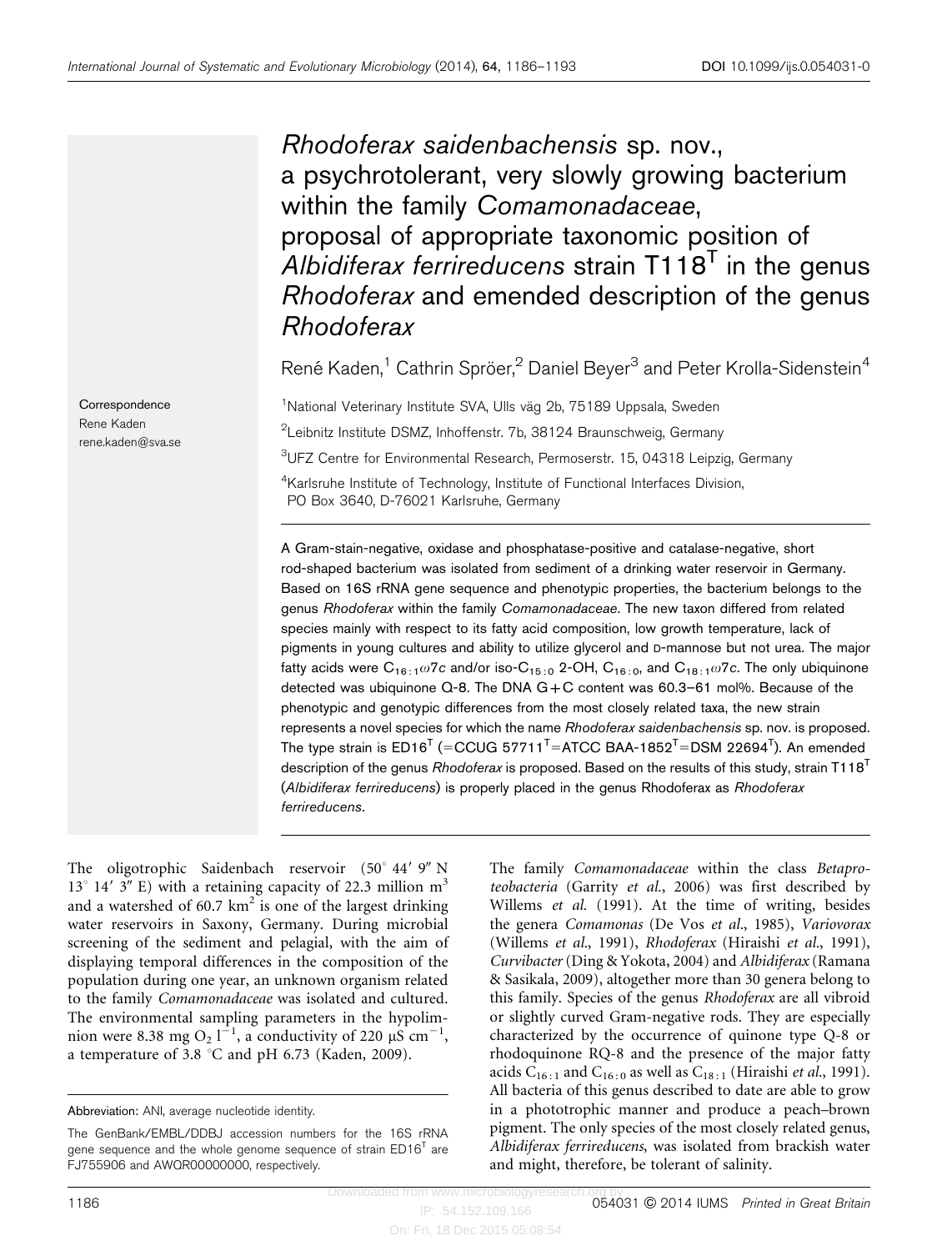A sample of water from the hypolimnion of the Saidenbach reservoir was autoclaved with pure agar added to a final concentration of  $1\%$  (w/v). A 20 ml sample of the water was saved prior to this procedure and stored at 4 °C. Of this sample, 100 µl was plated out on the water/agar mixture. After 3 days, colonies were transferred into 1 ml physiological NaCl solution and 100 µl plated out on R2A agar (Difco). After a few passages to establish a pure culture with growth times of approximately 5 days, bacteria were cultivated in liquid R2A medium to increase biomass. All tests were performed at least in duplicate.

Motility was investigated using semi-solid R2A medium, and the presence of flagella was determined using an atomic force microscope with a cantilever with a spring constant of 0.9–1.75 N  $m^{-1}$ , a scan rate 0.8 Hz and scan points=scan  $lines=1024$  (Binnig et al.[, 1986](#page-6-0)). Cell dimensions were measured using light microscopy (Zeiss Axioskop) and atomic force microscopy on native cultures as described.

The Biolog system provides a microtitre plate with 95 different carbon sources. Active cells that are able to utilize the carbon sources transform 2,3,5-triphenyletetrazolium chloride to red formazane. First, 7.5 ml of the biomass from a culture in liquid R2A medium with an OD 590 of 0.4 was centrifuged for 5 min at 3000  $g$ . After decanting the supernatant, the pellet was transferred into physiological PBS with a final concentration of  $10^7$  to  $10^8$  bacteria  $\text{m}$ <sup>1-1</sup>, estimated using the McFarland standard protocol ([McFarland, 1907\)](#page-7-0) and confirmed afterwards by a plate count after cultivation on R2A. Furthermore, 150 µl bacterial solution was pipetted into every well of a Biolog GN2 MicroPlate. During incubation for 20 days at 20  $\degree$ C, OD was determined daily using a Tecan Scanphotometer Sunrise Basic at  $\lambda$ =590 nm and the software Magellan V.5.0.0 2005. API ZYM and API 20NE kits (BioMérieux) were used to determine the enzyme activity and other physiological properties of the strain. API 20NE was incubated for 7 days at 20 °C. API ZYM kits were evaluated after incubation for 1, 4 and 7 days at 20  $\degree$ C. Long-term incubation of API 20NE, API ZYM and Biolog GN2 was necessary because of a cell division rate of about one per 24 h.

In addition to the carbon utilization and enzyme activity tests, bacteria were plated out on the solid media R2A, nutrient agar, tryptic soy agar (TSA), Kligler iron, urea, citrate, TTC-Chapman, MacConkey, Baird Parker, Endo, cetrimide, Oxidative-Fermentative (OF) agar with glucose (all Difco), Leifson and bile aesculin (Merck). Liquid media tested were lactose peptone bouillon (Difco) and DEV tryptophan bouillon (Merck).

The Voges–Proskauer reaction ([Barritt, 1936](#page-6-0)) was also tested. Furthermore, the optimal temperature for growth was determined by incubating on R2A medium and increasing the temperature in  $5^{\circ}$ C intervals between 4 and 35 °C. The optimal pH range for growth was investigated by measuring the OD at 595 nm of cultures in liquid R2A medium with pH 3–9 after incubation for 6 days at 20  $\degree$ C. NaCl tolerance was tested in the same way,

but at pH 6 and with a NaCl concentration of 0.9–3.9 %  $(w/v)$ .

The presence of oxidase was detected using Bactident oxidase test strips (Merck). Catalase content was tested by using  $3\%$  H<sub>2</sub>O<sub>2</sub> on a colony placed on a microscope slide and observing whether  $O_2$  bubbles emerged.

Fatty acid analyses were performed at German Culture Collection DSMZ in Braunschweig according to the methods of [Miller \(1982\)](#page-7-0) and [Kuykendall](#page-7-0) et al., (1988). In preparation of fatty acid composition analysis the bacteria were cultured in liquid R2A medium for 14 days at  $20^{\circ}$ C until reaching the stationary growth phase. Analyses of ubiquinones were carried out by the Identification Service of the DSMZ using the method described by [Tindall \(1990a;](#page-7-0) [1990b\).](#page-7-0)

Determination of mol%  $G + C$  content was done by HPLC method at the DSMZ according to the methods described by [Cashion](#page-6-0) et al. (1977), [Mesbah](#page-7-0) et al. (1989) and [Tamaoka & Komagata \(1984\)](#page-7-0) in addition to the G+C content calculation of the complete genome.

DNA extraction was achieved by using the Q Biogene kit Fast DNA Spin kit for soil by following the manufacturer's protocol. For sequence analyses, the 16S rRNA gene was amplified using the primer combination 27F and 1492R ([Lane, 1991](#page-7-0)). Commercially available primers 27F, 1492R ([Lane, 1991\)](#page-7-0), 519F, 907F, 1219F, 907R ([Funke](#page-6-0) et al., 2004), 519R (Götz et al.[, 2002](#page-6-0)) and 1387R [\(Marchesi](#page-7-0) et al., 1998) were used for DNA sequencing (Sigma).

After purification of the PCR products, they were sequenced using a Beckmann CEQ 2000XL sequencer. The sequence runs were assembled with the program Lasergene SeqMan Pro version 8.0.2 from DNASTAR. The 16S rRNA gene sequence was compared to all accessible sequences in databases using the BLAST ([Altschul](#page-6-0) et al., 1990) server at the National Centre for Biotechnology Information (NCBI). In addition, the sequences of the closest phylogenetic relatives were downloaded from NCBI. For alignment and tree calculation, the software Lasergene MegAlign version 8.0.2 (DNASTAR) applying CLUSTAL W and the neighbour-joining algorithm was used. Bootstrapping was performed based on 100 nucleotide substitutions, 1000 trails and a seed of 111.

In addition to analysis of the 16S rRNA gene fragment, the structural gene for the DNA gyrase  $\beta$  subunit, gyrB, was evaluated to determine phylogenetic distances. The gyrB sequences used for the analysis are available in the NCBI database: A. ferrireducens  $T118<sup>T</sup>$  (CP000267); Rhodoferax fermentans  $FR2^T$  (AB020308);  $ED16^T$  (AWQR00000000). Sequence analysis was performed as for the 16S rRNA gene.

For spectroscopic DNA–DNA hybridization, biomass of the most closely related species, Curvibacter delicatus (DSM  $11558<sup>T</sup>$ ) and *Curvibacter fontanus* (CCUG 49444<sup>T</sup>), was enriched in liquid media according to the culture conditions proposed by DSMZ and CCUG. Cells were disrupted by using a Constant Systems TS 0.75 kW (IUL Instruments) and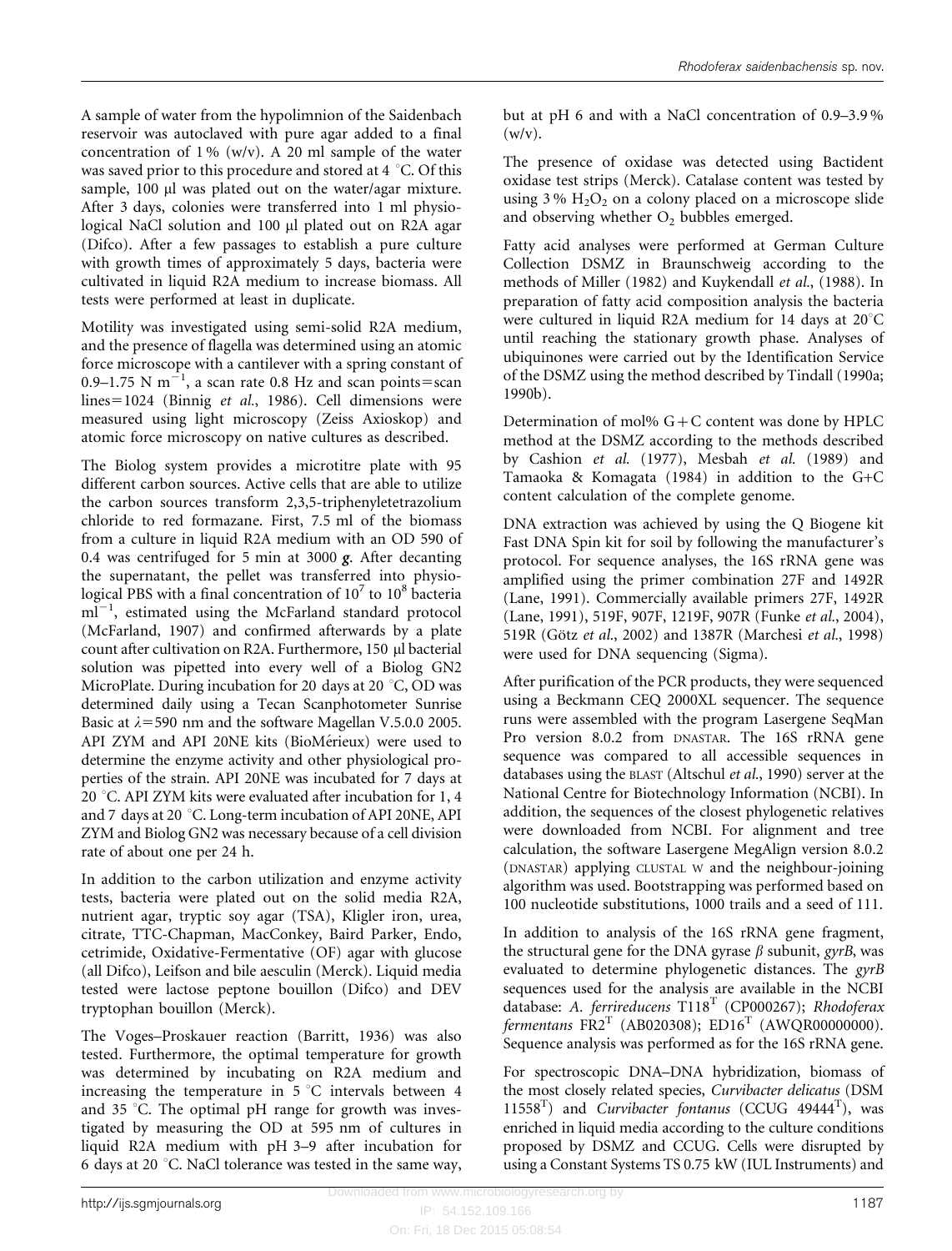<span id="page-2-0"></span>the DNA in the crude lysate was purified by chromatography on hydroxyapatite as described by [Cashion](#page-6-0) et al. (1977).

DNA–DNA hybridization was carried out as described by [De Ley](#page-6-0) et al. (1970) under consideration of the modifications described by Huss et al. [\(1983\)](#page-6-0) using a model Cary 100 Bio UV/VIS-spectrophotometer equipped with a Peltierthermostatted  $6 \times 6$  multicell changer and a temperature controller with in situ temperature probe (Varian). The similarity of the whole genomes of A. ferrireducens  $T118$ <sup>T</sup> and  $ED16<sup>T</sup>$  was determined using average nucleotide identity (ANI) because of known difficulties in culturing A. ferrireducens [\(Finneran](#page-6-0) et al., 2003).

Libraries for whole genome sequencing were prepared with a Nextera XT sample preparation kit. Whole genome sequencing was performed using an Illumina MiSeq platform and a  $2 \times 250$  paired-end run. Contigs were assembled with Mira 3.9.15. ANI was determined using the software Gegenees 2.0 with a threshold of  $20\%$  (Agren *et al.*[, 2012](#page-6-0)). For visualization of phylogenetic relationships within the whole genome sequencing analysis, SplitsTree4 4.13.1 was used. The Whole Genome Shotgun project has been

deposited at DDBJ/EMBL/GenBank under the accession number AWQR00000000. The version described in this paper is version AWQR01000000 and belongs to NCBI Bioproject PRJNA215140.

On the basis of 16S rRNA gene sequence analysis,  $ED16<sup>T</sup>$  is related to members of the genera Curvibacter, Albidiferax, Rhodoferax and Variovorax (Fig. 1). Within the genus Curvibacter, the most closely related taxa are Curvibacter delicatus [\(Leifson, 1962](#page-7-0); [Hylemon](#page-6-0) et al., 1973; [Ding &](#page-6-0) [Yokota, 2004\)](#page-6-0) and Curvibacter fontanus [\(Ding & Yokota,](#page-6-0) [2010](#page-6-0)) with sequence similarities of the 16S rRNA gene fragment of 97.9 and 97.8 %, respectively. The similarity between ED16<sup>T</sup> and A. ferrireducens, based on 16S rRNA gene sequences, is 97.7 % and is almost comparable with the similarity of 97.1 % between A. ferrireducens and R. fermentans, which represents the type species of the genus Rhodoferax [\(Hiraishi](#page-6-0) et al., 1991). All available sequences of uncultured bacteria with a 16S rRNA gene sequence similarity of more than 99% with that of  $ED16<sup>T</sup>$  were also included in the phylogenetic analysis (Fig. 1) to consider potential subspecies and the most closely related strains representing the same genus.



 $IP: 54.152$ 1188 **International Journal of Systematic and Evolutionary Microbiology 64**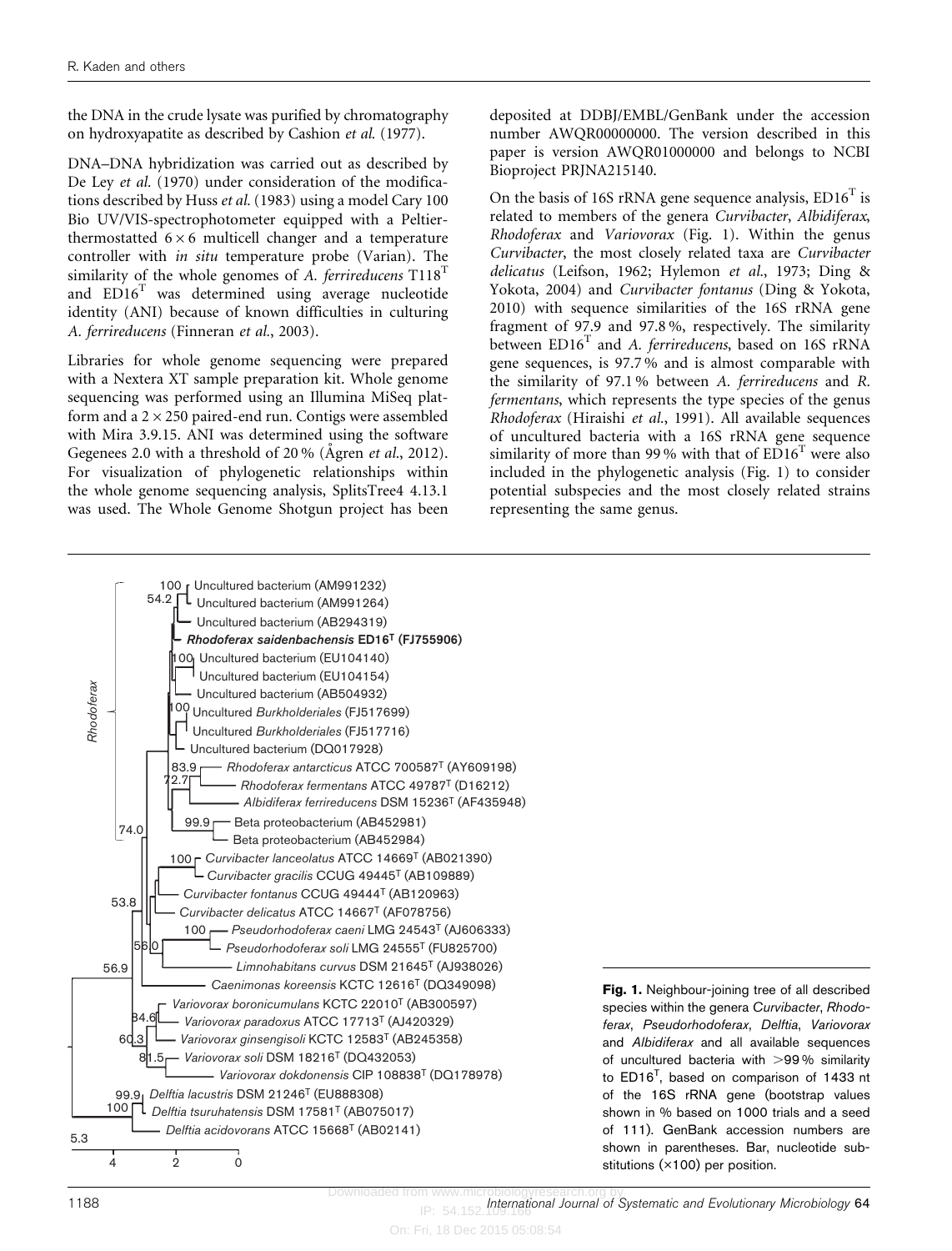The gyrB genes identity between and Rhodoferax saidenbachensis  $ED16<sup>T</sup>$  and Rhodoferax fermentans  $FR2<sup>T</sup>$  was 83.7% and 80.9% between Rhodoferax saidenbachensis  $ED16<sup>T</sup>$ and Albidiferax ferrireducens  $118^T$ . Between Rhodoferax fermentans  $F R2^T$  and Albidiferax ferrireducens T118<sup>T</sup> an identity of 84.3 % was observed.

Based on comparisons of the 16S rRNA gene fragment and of the *gyrB* gene fragment it was shown that  $ED16^T$  and  $T118<sup>T</sup>$  (A. ferrireducens) belong to the genus Rhodoferax. The genus Albidiferax was created due to the lack of photosynthetic properties of A. ferrireducens [\(Ramana & Sasikala,](#page-7-0) [2009\)](#page-7-0). The species was previously assigned to the genus Rhodoferax [\(Finneran](#page-6-0) et al., 2003).

DNA–DNA hybridization values between  $ED16<sup>T</sup>$  and the most closely related species, Curvibacter delicatus and Curvibacter fontanus, were 17.6 % and 15.3 %, respectively. For determination of the genetic divergence, DNA–DNAhybridization as well as ANI gave comparable results. The recommended 70 % cut off point for species delineation with DNA–DNA-hybridization corresponds to 94 % in ANI analysis (Richter & Rosselló-Móra, 2009).

The ANI of A. ferrireducens and  $ED16<sup>T</sup>$  was 49.2 %. A phylogenetic analysis based on the whole genome sequences of  $ED16<sup>T</sup>$  and all available sequences of the most closely related taxa is shown in Fig. 2.

The mol%  $G+C$  content of the DNA of  $ED16<sup>T</sup>$  was 60.3 mol% when determined by the HPLC method and 60.99 mol% by analysing the sequence data of the complete genome. This value is comparable with those of the genera Albidiferax and Rhodoferax  $({\sim}60 \text{ mol\%})$  and is lower than those of species of the genus Curvibacter (63–66 mol%).

The most important phenotypic factors distinguishing strain  $ED16<sup>T</sup>$  from the most closely related taxa are outlined in [Table 1.](#page-4-0) Cells are Gram-stain-negative, short rods with a length of 1 to 1.8  $\mu$ m and a diameter of 0.2 to 0.4  $\mu$ m ([Fig. 3](#page-5-0)) and polar flagella. Cells occurred singly or, in young cultures, in pairs. Circular, non-pigmented colonies with a diameter of 0.5 to 1 mm appeared on R2A agar after 5 days of incubation at 20  $^{\circ}$ C. Cultures more than 7 days old grown in liquid R2A rarely produced a brown pigment. The most closely related species, Curvibacter fontanus, and all species of the genus Rhodoferax are always pigmented.

*Rhodoferax saidenbachensis* ED16T (PRJNA215140) *Albidiferax ferrireducens* T118T (CP000267) *Variovorax paradoxus* S110 (PRJNA59437) *Delftia acidovorans* CCUG 15835 (PRJNA52169) *Curvibacter lanceolatus* ATCC 14669T (PRJNA182463) *Massilia niastensis* DSM 21313T (PRJNA187115)  $-0.1$ 

Fig. 2. Neighbour-joining tree of  $ED16<sup>T</sup>$  and the most closely related taxa based on available whole genome sequences. Massilia niastensis DSM  $21313<sup>T</sup>$  was used as an outgroup. Generated in SplitsTree4 (4.13.1). Bar, 0.1 substitutions per nucleotide position.

The name Albidiferax is misleading since A. ferrireducens has a high cytochrome content (Risso et al.[, 2009](#page-7-0)) that causes the reddish-brown colour of the colonies [\(Finneran](#page-6-0) et al., 2003).

Strain  $ED16<sup>T</sup>$  was strictly aerobic. While all described species of the genus Rhodoferax are able to photosynthesize, the corresponding genes were not detected in the whole genome of  $ED16^T$ . A. ferrireducens is a facultatively anaerobic species. In contrast to members of the genus Albidiferax ([Ramana &](#page-7-0) [Sasikala, 2009](#page-7-0)),  $ED16<sup>T</sup>$  was not able to respire with Fe(III)-NTA or Mn(IV) oxide. All species of the genus Curvibacter are aerobic; only Curvibacter fontanus grows optimally with an oxygen concentration below 100 % of aerobiosis ([Ding &](#page-6-0) [Yokota, 2010](#page-6-0)).

The optimum temperature for growth of  $ED16^T$  was 20 °C but it was able to grow between  $4^{\circ}$ C to 30  $^{\circ}$ C, which also distinguishes strain  $ED16<sup>T</sup>$  from the most closely related taxa.  $ED16<sup>T</sup>$  was oxidase-positive; however, the Voges– Proskauer reaction and the test for catalase were negative. In contrast, all species within the genus Curvibacter with the exception of Curvibacter lanceolatus are catalase-positive.

A. ferrireducens is saline tolerant [\(Ramana & Sasikala, 2009](#page-7-0)) while salinity and acid tolerance of strain  $ED16<sup>T</sup>$  were not observed.  $ED16<sup>T</sup>$  was able to grow at pH 6 to 9 and optimally at pH 6.

Physiological parameters as well as the DNA  $G+C$  content (mol%) that distinguish strain  $ED16<sup>T</sup>$  from the type species of the most closely related genera are outlined in [Table 1.](#page-4-0) While the species of the genus Rhodoferax and also A. ferrireducens require special growth factors such as biotin or thiamine, or special culture conditions ([Brenner](#page-6-0) et al., 2005; [Finneran](#page-6-0) et al., 2003; [Madigan](#page-7-0) et al., 2000),  $ED16<sup>T</sup>$  grew on many standard media. Strain ED16<sup>T</sup> grew on R2A-, Winkleand blood-agar with  $\beta$ -haemolysis after incubation for 20 days. Strain  $ED16<sup>T</sup>$  was not able to grow on the following media: Kligler, citrate, Leifson, aesculin, TTC-Chapmanagar, MacConkey, Baird Parker, Endo, cetrimide, OF-agar with glucose, lactose peptone bouillon or DEV tryptophan bouillon. Furthermore, it did not grow on nutrient agar or TSA.

As a result of the low frequency of cell division, Biolog GN2 analysis took 20 days to complete. Values above an OD of 0.5 were considered positive. Strain  $ED16<sup>T</sup>$  was able to utilize DL-lactic acid, glycerol, methylsuccinate, a-D-glucose, D-mannose, succinamic acid,  $\beta$ -hydroxybutyric acid,  $L$ -fucose, monomethylpyruvate,  $\gamma$ -hydroxybutyric acid, L-alaninamide, a-hydroxybutyric acid, L-proline, cis-aconitic acid, L-asparagine, D-fructose, succinic acid, 2-aminoethanol and D-galactose. Adonitol, phenyethylamine and sucrose could not be utilized. All other substrates in the Biolog GN2 system resulted in a variable or low reaction. Of the most closely related taxa only Curvibacter fontanus and R. fermentans were able to degrade glycerol.

Strain  $ED16<sup>T</sup>$  was positive for alkaline phosphatase, esterase C4, esterase lipase C8 and naphthol-AS-BI-phosphohydrolase activities but negative for the activities of arginine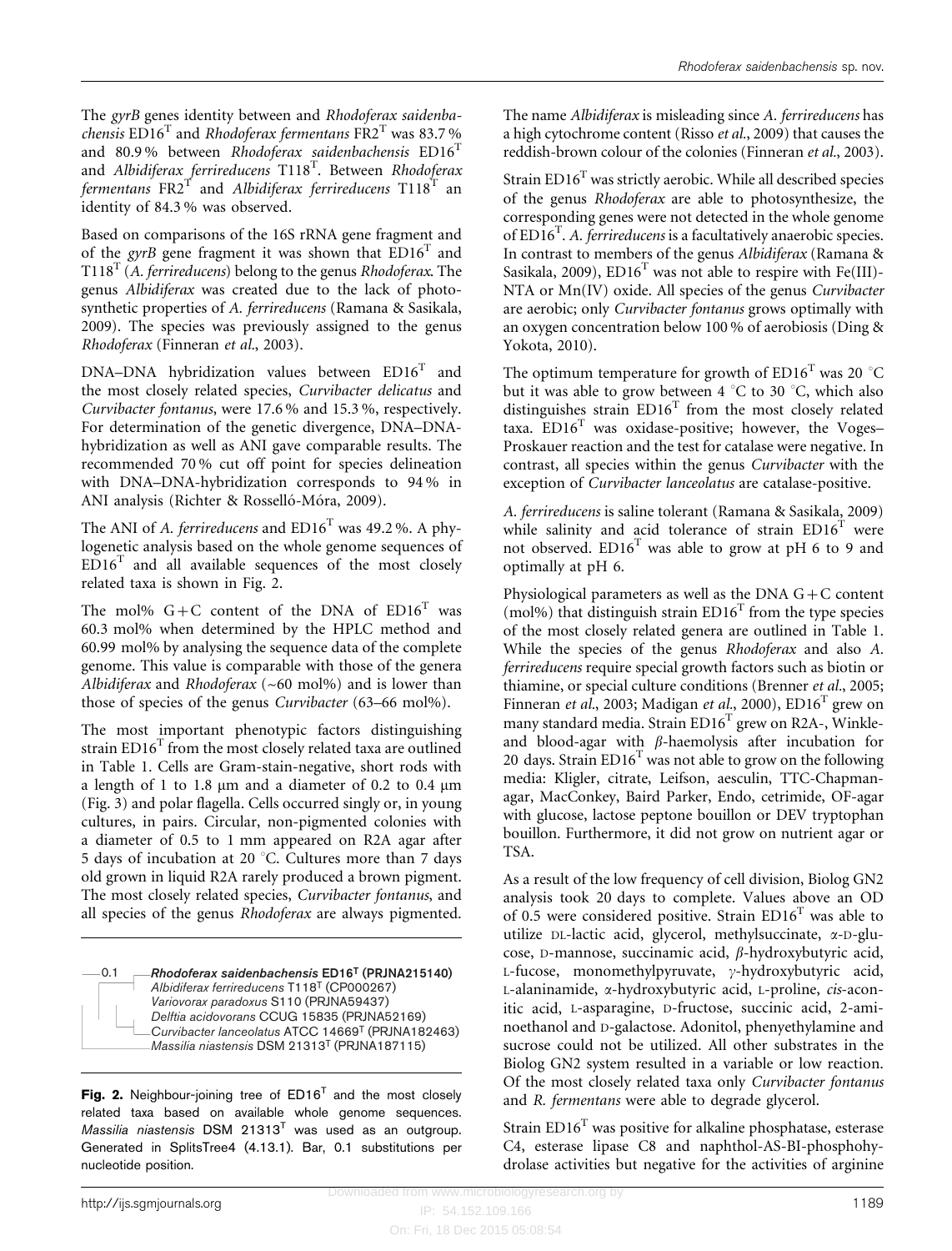#### <span id="page-4-0"></span>**Table 1.** Characteristics that distinguish strain  $ED16<sup>T</sup>$  from closely related species

Strains: 1, ED16<sup>T</sup>; 2, R. fermentans JCM 7819<sup>T</sup> (data from [Brenner](#page-6-0) et al., 2005; [Hiraishi](#page-6-0) et al., 1991); 3, A. ferrireducens DSM 15236<sup>T</sup> ([Finneran](#page-6-0) et al., 2003; Ramana & [Sasikala,](#page-7-0) 2009); 4, Rhodoferax antarcticus ATCC 700587<sup>T</sup> ([Madigan](#page-7-0) *et al*., 2000); 5, *Curvibacter fontanus* CCUG 49444<sup>T</sup> (Ding & [Yokota,](#page-6-0) 2010); 6, *Curvibacter delicatus* IAM 14955<sup>T</sup> ([Brenner](#page-6-0) *et al.*, 2005; Ding & Yokota, 2004, [2010](#page-6-0); [Hylemon](#page-6-0) et al., 1973; [Leifson,](#page-7-0) 1962); 7, Curvibacter gracilis IAM 15033<sup>T</sup> (Ding & [Yokota,](#page-6-0) 2004, 2010); 8, Curvibacter lanceolatus IAM 14947<sup>T</sup> (Ding & Yokota, 2004, 2010; Leifson, 1962); 9, Variovorax paradoxus CCUG 1777<sup>T</sup> ([Brenner](#page-6-0) *et al.*, 2005; Wen *et al.*, [1999](#page-7-0); [Willems](#page-7-0) *et al.*, 1991). +, Positive; - negative; w, weakly positive; NA, data not available.

| Characteristic             | -1                            | $\overline{2}$                                             | 3                                                | 4                                        | 5                            | 6                            | 7                            | 8                            | 9                            |
|----------------------------|-------------------------------|------------------------------------------------------------|--------------------------------------------------|------------------------------------------|------------------------------|------------------------------|------------------------------|------------------------------|------------------------------|
| Cell morphology            | Short rods                    | Curved rods                                                | Rods                                             | Curved rods                              | Spirilla/curved<br>rods      | Curved rods                  | Curved rods                  | Short rods                   | Rods                         |
| Flagella                   |                               | $^{+}$                                                     |                                                  |                                          | ND                           | $1 - 2$                      | ND                           |                              | Peritrichious                |
| Cell size $(\mu m)$        | $0.2 - 0.4 \times 1.0 - 1.8$  | $0.6 - 0.9$                                                | $1 \times 3 - 5$                                 | $0.6 - 0.9 \times 1.5 - 3$               | $0.4 - 0.5 \times 1.1 - 2.4$ | $0.3 - 0.5 \times 1.0 - 2.0$ | $0.4 - 0.5 \times 1.1 - 2.8$ | $0.6 - 0.9 \times 1.2 - 1.8$ | $0.5 - 0.6 \times 1.2 - 3.0$ |
| Oxygen demand              | Aerobic; no<br>photosynthesis | Aerobic respiration<br>and fermentation;<br>photosynthesis | Facultatively<br>anaerobic; no<br>photosynthesis | Phototrophic,<br>chemo-<br>organotrophic | Microaerobic                 | Aerobic                      | Aerobic                      | Aerobic                      | Facultatively<br>autotrophic |
| Growth<br>temperature (°C) | $4 - 30$                      | $25 - 30$                                                  | $4 - 30$                                         | $0 - 25$                                 | $20 - 30*$                   | $9 - 40$                     | $9 - 40$                     | $20 - 37$                    | 30                           |
| Growth at 4 °C             | $^{+}$                        | NA                                                         | $^{+}$                                           | $^{+}$                                   | $^{+}$                       | $\overline{\phantom{0}}$     | -                            |                              | NA                           |
| Growth at 37 °C            | $\qquad \qquad -$             |                                                            |                                                  | $\overline{\phantom{0}}$                 |                              | $+$                          | $^{+}$                       | $^{+}$                       |                              |
| pH range for<br>growth     | $6 - 9$                       | $5 - 9$                                                    | $6.7 - 7.1$                                      | NA                                       | $\overline{7}$               | $5.5 - 8.5$                  | $5 - 8$                      | Neutrophilic                 | Neutrophilic                 |
| Pigment                    | Old cultures                  | Peach-brown                                                | Brown                                            | Peach-brown                              | Yellow-brown                 |                              | Yellow-brown                 |                              | Yellow                       |
|                            | brown                         |                                                            |                                                  |                                          |                              |                              |                              |                              |                              |
| $DNA G+C$<br>$(mol\%)$     | $60.3 - 61$                   | 59.8-60.3                                                  | 59.5                                             | 61.5                                     | 66.6                         | 63.0                         | 66.0                         | 66.2                         | 66.8-69.4                    |
| Catalase                   |                               | NA                                                         | $-+$                                             | NA                                       | $+^*$                        | $^{+}$                       | $^{+}$                       |                              | $^{+}$                       |
| Utilization of:            |                               |                                                            |                                                  |                                          |                              |                              |                              |                              |                              |
| Glycerol                   | $^{+}$                        | W                                                          | $\overline{\phantom{m}}$                         | $\overline{\phantom{0}}$                 | $+^*$                        |                              |                              | $\rm ND$                     | $^{+}$                       |
| L-Arginine                 |                               | W                                                          | $+$ $+$                                          | NA                                       |                              |                              | $^{+}$                       | $\overline{\phantom{m}}$     |                              |
| Urea                       |                               | NA                                                         | $+$ $+$                                          | NA                                       | $^{+}$                       |                              | $^{+}$                       | $^{+}$                       |                              |
| Aesculin                   |                               | NA                                                         | NA                                               | NA                                       |                              |                              |                              |                              |                              |
| Gelatin                    |                               | W                                                          | $-+$                                             | NA                                       |                              |                              |                              |                              |                              |
| D-Mannose                  | $^{+}$                        | $^{+}$                                                     | $+$ $+$                                          | $\overline{\phantom{0}}$                 |                              |                              |                              | W                            | $^+$                         |
| Mannitol                   | $^{+}$                        | $+$                                                        | $^{+}$                                           | $\qquad \qquad -$                        | $+/-$ *                      | W                            |                              |                              |                              |
| Maltose                    |                               | W                                                          | $-+$                                             | NA                                       | $+/-$ *                      | W                            |                              |                              |                              |
| Gluconate                  |                               | $^{+}$                                                     | $+$ $+$                                          | NA                                       | $+/-$ *                      |                              | $^{+}$                       |                              |                              |

\*This study using strain CCUG <sup>49444</sup>T.

†Potentially; genes are present/absent ([Risso](#page-7-0) et al. 2009; this study).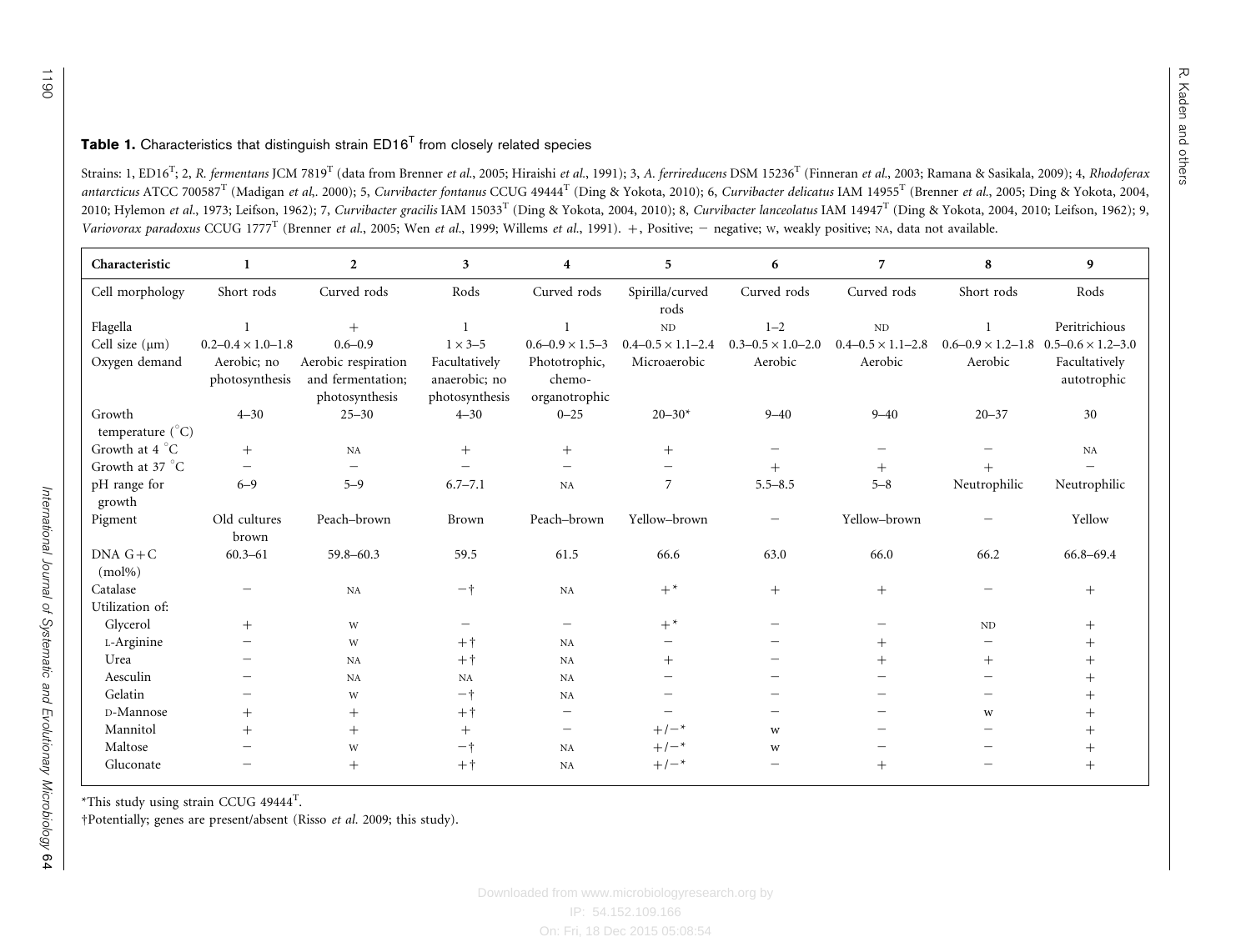<span id="page-5-0"></span>

Fig. 3. Atomic force micrograph of cells of strain  $ED16<sup>T</sup>$ .

dihydrolase, urease,  $\beta$ -glucosidase, gelatinase, cystine arylamidase, trypsin and  $\alpha$ -chymotrypsin. Nitrite reduction was positive. No indole production was observed. In contrast to Curvibacter fontanus, urease activity was negative.

A. ferrireducens was not included in the comparison of cellular fatty acids (Table 2). As this species requires special culture conditions that are not suitable for  $ED16^T$ , the results would not be comparable.

Ubiquinone Q-8 was the only respiratory quinone found in strain ED16<sup>T</sup>. Major fatty acids were  $C_{16:1}\omega$ 7c and/or iso- $C_{15:0}$  2-OH,  $C_{16:0}$ ,  $C_{18:1}$   $\omega$ 7c and  $C_{18:0}$ . The occurrence of  $C_{18:0}$  and iso- $C_{16:0}$  but the absence of  $C_{17:0}$  cyclo is in contrast to the fatty acid profiles of the most closely related taxa and indicates that  $ED16<sup>T</sup>$  represents a novel taxon within the genus Rhodoferax.

In the NCBI sequence database, there are seven 16S rRNA gene fragment sequences from uncultured strains, most of them PCR-amplified from fresh water sources, with greater than 99% similarity to strain  $ED16<sup>T</sup>$ , suggesting that close relatives to  $ED16<sup>T</sup>$  have a high affinity for nutrient-poor habitats. These sequences (AB504932; FJ517699, FJ517716, FJ517721, FJ517679; DQ017928; AM991232, AM991264; AB294319; AB452984, AB452981; EU104140) have been isolated from iron-rich snow in Japan ([Kojima](#page-6-0) et al., 2009), the epithel of Hydra magnipapillata, the upland steam of the river Fulda (Beier et al.[, 2008\)](#page-6-0), karst spring water in Switzerland, a groundwater stream in Japan ([Shimizu](#page-7-0) et al., [2007\)](#page-7-0), lake Hibara Fukushima in Japan and activated sludge in New Zealand. Psychrotolerance has also been reported for isolate AB504932 ([Kojima](#page-6-0) et al., 2009).

# Emended description of the genus Rhodoferax

The description is based on earlier published data [\(Hiraishi](#page-6-0) et al. [1991\)](#page-6-0) and own studies. Gram negative, vibroid or

#### **Table 2.** Fatty acid contents of  $ED16<sup>T</sup>$  and closely related taxa

Strains: 1,  $ED16^T$ ; 2, R. fermentans JCM 7819<sup>T</sup> (data from [Hiraishi](#page-6-0) [et al.,](#page-6-0) 1991); 3, Curvibacter gracilis IAM  $15033<sup>T</sup>$  ([Ding & Yokota,](#page-6-0) [2010](#page-6-0)); 4, Curvibacter fontanus IAM  $15072<sup>T</sup>$  ([Ding & Yokota, 2010\)](#page-6-0); 5, Curvibacter delicatus IAM 14955<sup>T</sup> [\(Ding & Yokota, 2010\)](#page-6-0); 6, V. paradoxus CCUG 1777<sup>T</sup> (Urakami et al. 1995). Values are percentages of the total fatty acids. ND, Not detected.

| <b>Fatty acid</b>            | 1         | 2         | 3              | 4              | 5              | 6              |
|------------------------------|-----------|-----------|----------------|----------------|----------------|----------------|
| $C_{12:0}$                   | ND        | ND        | 3.0            | <b>ND</b>      | 1.0            | N <sub>D</sub> |
| $C_{14:0}$                   | 0.37      | $<$ 1     | 0.9            | 4.1            | N <sub>D</sub> | 0.3            |
| $C_{15:0}$                   | 0.33      | 3.0       | 0.7            | 11.4           | <b>ND</b>      | 0.9            |
| $C_{16:0}$                   | 39.42     | 35.0      | 19.7           | 21.7           | 32.0           | 33.9           |
| $iso-C_{16:0}$               | 0.45      | ND        | N <sub>D</sub> | N <sub>D</sub> | <b>ND</b>      | N <sub>D</sub> |
| $C_{17:0}$                   | 0.39      | 2.0       | ND.            | 3.4            | 2.0            | 1.1            |
| $C_{18:0}$                   | 0.89      | $<$ 1     | NA             | N <sub>D</sub> | <b>ND</b>      | 0.4            |
| $C_{19:0}$                   | <b>ND</b> | ND        | ND             | N <sub>D</sub> | 8.0            | N <sub>D</sub> |
| $C_{16+1}\omega$ 7c and/or   | 54.08     | 54.0      | 44.6           | 29.4           | 35             | 34.3           |
| iso- $C_{15}$ $\cdot$ 0.2-OH |           |           |                |                |                |                |
| $C_{15+1}\omega$ 6c          | 0.20      | ND        | ND             | 3.1            | ND.            | ND             |
| $C_{17+1}\omega$ 6c          | <b>ND</b> | <b>ND</b> | 1.5            | 3.3            | <b>ND</b>      | <b>ND</b>      |
| $C_{18:1}$ 1 w7c             | 3.17      | 5.0       | 25             | 9.2            | 23.0           | 17.2           |
| $C_{8:0}$ 3-OH               | 0.45      | Present   | 0.7            | ND             | Present        | ND             |
| $C_{10:0}$ 3-OH              | ND        | ND        | ND             | 5.3            | ND             | 2.1            |
| $C_{17:0}$ cyclo             | <b>ND</b> | ND        | ND             | 5.7            | <b>ND</b>      | 3.9            |

slightly curved rods,  $0.2-1.0 \times 1.0-5.0$  µm; polar flagella occur. May grow brown pigmented or translucent aerobic, facultative anaerobic or with low oxygen concentrations at 4–30  $\degree$ C and at pH 5.0–9.0. Some species show photosynthesis. Salinetolerance may occur. Oxidasepositive. Major fatty acids are  $C_{16:1}$ ,  $C_{16:0}$ , and  $C_{18:1}$ , and 3-OH fatty acids  $C_{8:0}$  3-OH are present; ubiquinone type is Q-8; RQ-8 might occur. The DNA  $G + C$  content is 59.5–61.0 mol%. The type species is Rhodoferax fermentans [\(Hiraishi](#page-6-0) et al., [1991](#page-6-0)).

# Taxonomic position of strain T118<sup>T</sup>

Strain  $T118<sup>T</sup>$  was originally designated as the type strain of Rhodoferax ferrireducens [\(Finneran](#page-6-0) et al. 2003). [Ramana &](#page-7-0) [Sasikala \(2009\)](#page-7-0) considered that this species should be transferred to the genus Albidiferax as Albidiferax ferrireducens. Rhodoferax ferrireducens [\(Finneran](#page-6-0) et al. 2003) and Albidiferax ferrireducens ([Ramana & Sasikala 2009](#page-7-0)) share the same type strain, both names are validly published and are homotypic synonyms. Based on the data of this study, of [Finneran](#page-6-0) et al. (2003), and [Risso](#page-7-0) et al. [\(2009\) \(Fig. 1,](#page-2-0) [Table 1](#page-4-0)) and despite the fact that strain  $T118<sup>T</sup>$  does not grow phototrophically this type strain is more appropriately placed in the genus Rhodoferax as Rhodoferax ferrireducens [\(Finneran](#page-6-0) et al. 2003). Since Rhodoferax ferrireducens ([Finneran](#page-6-0) et al. 2003) is validly published, the publication of this taxonomic opinion does neither create a new combination nor constitute a revived name. The description and type strain of Rhodoferax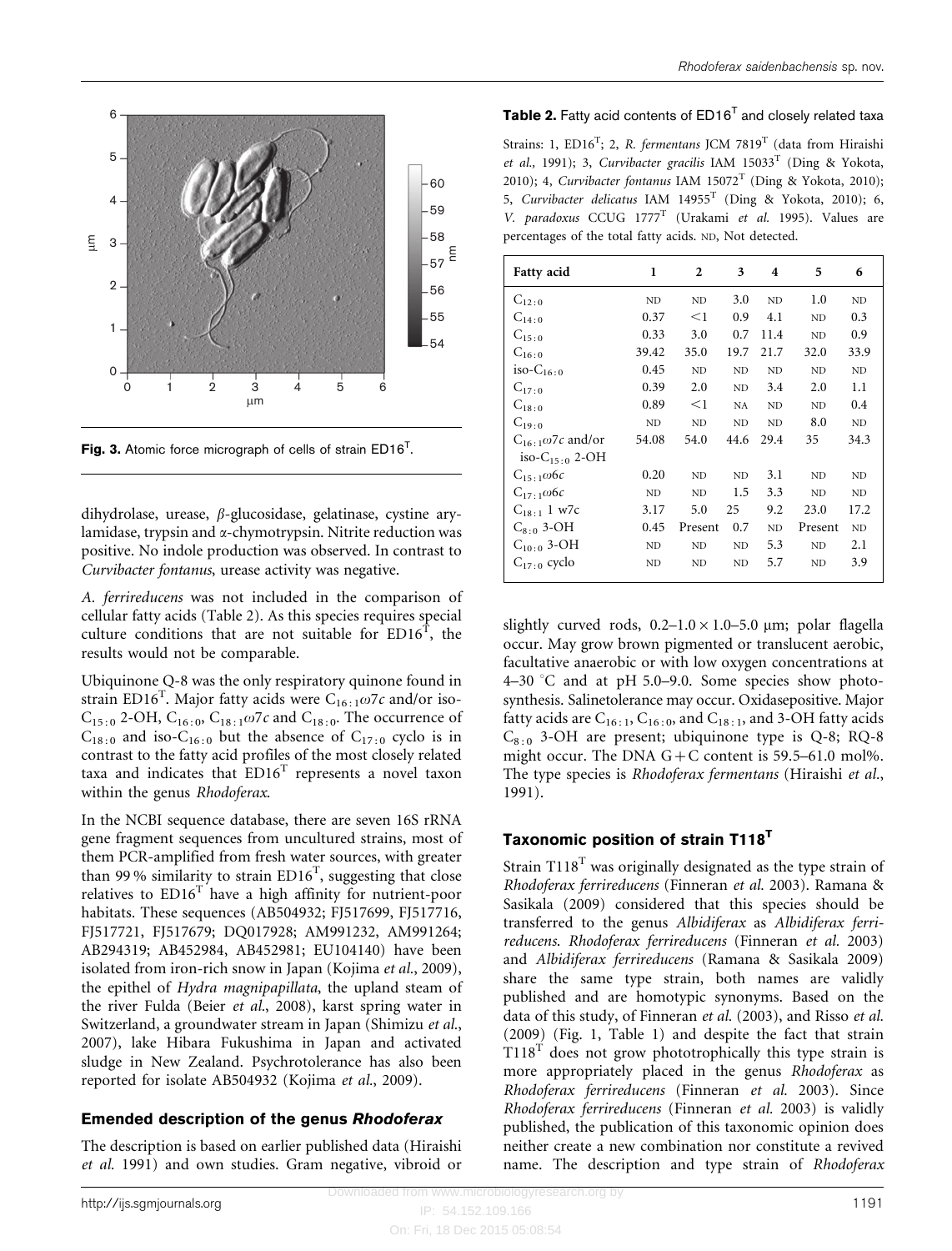<span id="page-6-0"></span>ferrireducens (Finneran et al. 2003) are as given by Finneran et al. (2003).

The type strain is  $\mathrm{T}118^\mathrm{T}$  (=ATCC BAA-621<sup>T</sup>=DSM 15236<sup>T</sup>).

#### Description of Rhodoferax saidenbachensis sp. nov.

Rhodoferax saidenbachensis (sai.den.bach.en'sis N.L. masc. adj. saidenbachensis of Saidenbach reservoir in Germany, the geographical origin of isolation).

Cells are Gram-stain-negative rods  $0.2-0.4 \times 1.0-1.8 \mu m$ with polar flagella and occur individually or in pairs. Catalase-negative but oxidase-positive. Psychrotolerant with cell division between 4 and 30 °C (optimum 20 °C) but not at 37 °C. Has a very low rate of cell division. Colourless colonies on R2A but old cultures may be brown. Optimal growth at pH 6–9. No tolerance of NaCl above a physiological concentration of 0.9 %. No growth on nutrient agar, Kligler, TSA, citrate, Leifson, esculin, TTC-Chapman-agar, MacConkey, Baird Parker, Endo, Cetrimid and OF-agar with glucose, in lactose peptone bouillon and in DEV tryptophan bouillon. Shows  $\beta$ -haemolysis on blood agar in incubations longer than 20 days. Good utilization of most amides and mannose, D-glucose and glycerol but poor utilization of polymers. Utilizes DL-lactic acid, glycerol, methylsuccinate, succinamic acid,  $\beta$ -hydroxybutyric acid, L-fucose, monomethylpyruvate,  $\gamma$ -hydroxybutyric acid, L-alaninamide, a-hydroxybutyric acid, L-proline, cis-aconitic acid, L-asparagine, D-fructose, succinic acid, 2 aminoethanol and D-galactose. Urease-, indole-, gelatinand aesculin-negative. Voges-Proskauer reaction negative. Activities of alkaline phosphatase, esterase C4, esterase lipase C8 and naphthol-AS-BI-phosphohydrolase are positive. Nitrite reduction positive. The major fatty acids are  $C_{16:1}\omega$ 7c and/or iso-C<sub>15:0</sub> 2-OH, C<sub>16:0</sub>, C<sub>18:1</sub> $\omega$ 7c. C<sub>18:0</sub> and  $C_{8:0}$  3-OH occur and the ubiquinone type is Q-8.

The type strain is Rhodoferax saidenbachensis  $ED16<sup>T</sup>$  $($ =CCUG 57711<sup>T</sup>=ATCC BAA-1852<sup>T</sup>=DSM 22694<sup>T</sup>). It was isolated from the sediment of the Saidenbach drinking water reservoir in Saxony, Germany. The G+C content of DNA of the type strain is 60.3 mol% (HPLC)–61 mol% (whole genome analysis).

# Acknowledgements

We are grateful to Edward Moore, Peter Kämpfer and Enevold Falsen for the supportive correspondence. Furthermore we would like to thank Hans Georg Trüper for the assistance with Latin nomenclature. We thank Tatjana Ladnorg for providing the pictures taken by atomic force microscopy and Bettina Sträubler for excellent technical assistance.

# References

Ågren, J., Sundström, A., Håfström, T. & Segerman, B. (2012). Gegenees: fragmented alignment of multiple genomes for determining phylogenomic distances and genetic signatures unique for specified target groups. PLoS ONE 7, e39107.

Altschul, S. F., Gish, W., Miller, W., Myers, E. W. & Lipman, D. J. (1990). Basic local alignment search tool. J Mol Biol 215, 403–410.

Barritt, M. M. (1936). The intensification of the Voges-Proskauer reaction by the addition of  $\alpha$ -naphthol. *J Pathol Bacteriol* 42, 441–454.

Beier, S., Witzel, K.-P. & Marxsen, J. (2008). Bacterial community composition in Central European running waters examined by temperature gradient gel electrophoresis and sequence analysis of 16S rRNA genes. Appl Environ Microbiol 74, 188–199.

Binnig, G., Quate, C. F. & Gerber, C. (1986). Atomic force microscope. Phys Rev Lett 56, 930–933.

Brenner D. J., Krieg N. R., Staley J. T. & Garrity G. M. (editors) (2005). Bergey's Mannual of Systematic Bacteriololgy, 2nd edn, vol. 2 (The Proteobacteria). New York: Springer.

Cashion, P., Holder-Franklin, M. A., McCully, J. & Franklin, M. (1977). A rapid method for the base ratio determination of bacterial DNA. Anal Biochem 81, 461–466.

De Ley, J., Cattoir, H. & Reynaerts, A. (1970). The quantitative measurement of DNA hybridization from renaturation rates. Eur J Biochem 12, 133–142.

De Vos, P., Kersters, K., Falsen, E., Pot, B., Gillis, M., Segers, P. & De Ley, J. (1985). Comamonas Davis and Park 1962 gen. nov., nom. rev. emend., and Comamonas terrigena Hugh 1962 sp. nov., nom. rev. Int J Syst Bacteriol 35, 443–453.

Ding, L. & Yokota, A. (2004). Proposals of Curvibacter gracilis gen. nov., sp. nov. and Herbaspirillum putei sp. nov. for bacterial strains isolated from well water and reclassification of [Pseudomonas] huttiensis, [Pseudomonas] lanceolata, [Aquaspirillum] delicatum and [Aquaspirillum] autotrophicum as Herbaspirillum huttiense comb. nov., Curvibacter lanceolatus comb. nov., Curvibacter delicatus comb. nov. and Herbaspirillum autotrophicum comb. nov. Int J Syst Evol Microbiol 54, 2223–2230.

Ding, L. & Yokota, A. (2010). Curvibacter fontana sp. nov., a microaerobic bacteria isolated from well water. J Gen Appl Microbiol 56, 267– 271.

Finneran, K. T., Johnsen, C. V. & Lovley, D. R. (2003). Rhodoferax ferrireducens sp. nov., a psychrotolerant, facultatively anaerobic bacterium that oxidizes acetate with the reduction of Fe(III). Int J Syst Evol Microbiol 53, 669–673.

Funke, G., Frodl, R. & Sommer, H. (2004). First comprehensively documented case of Paracoccus yeei infection in a human. J Clin Microbiol 42, 3366–3368.

Garrtity, G. M., Bell, J., A. & Lilburn, T. (2006). Validation list No. 107. Int J Syst Evol Microbiol 56, 1–6.

Götz, D., Banta, A., Beveridge, T. J., Rushdi, A. I., Simoneit, B. R. T. & Reysenbach, A. L. (2002). Persephonella marina gen. nov., sp. nov. and Persephonella guaymasensis sp. nov., two novel, thermophilic, hydrogen-oxidizing microaerophiles from deep-sea hydrothermal vents. Int J Syst Evol Microbiol 52, 1349–1359.

Hiraishi, A., Hoshino, Y. & Satoh, T. (1991). Rhodoferax fermentas gen. nov., a phototrophic purple nonsulfur bacterium previously referred to as the ''Rhodocyclus gelatinosus-like'' group. Arch Microbiol 155, 330–336.

Huss, V. A. R., Festl, H. & Schleifer, K. H. (1983). Studies on the spectrophotometric determination of DNA hybridization from renaturation rates. Syst Appl Microbiol 4, 184–192.

Hylemon, P. B., Wells, J. S., Jr, Krieg, N. R. & Jannasch, H. W. (1973). The genus Spirillum: a taxonomic study. Int J Syst Bacteriol 23, 340–380.

Kaden, R. (2009). Mikrobiologische Gewässeranalytik: am Beispiel der Untersuchung einer Trinkwassertalsperre. Hamburg: Diplomica.

Kojima, H., Fukuhara, H. & Fukui, M. (2009). Community structure of microorganisms associated with reddish-brown iron-rich snow. Syst Appl Microbiol 32, 429–437.